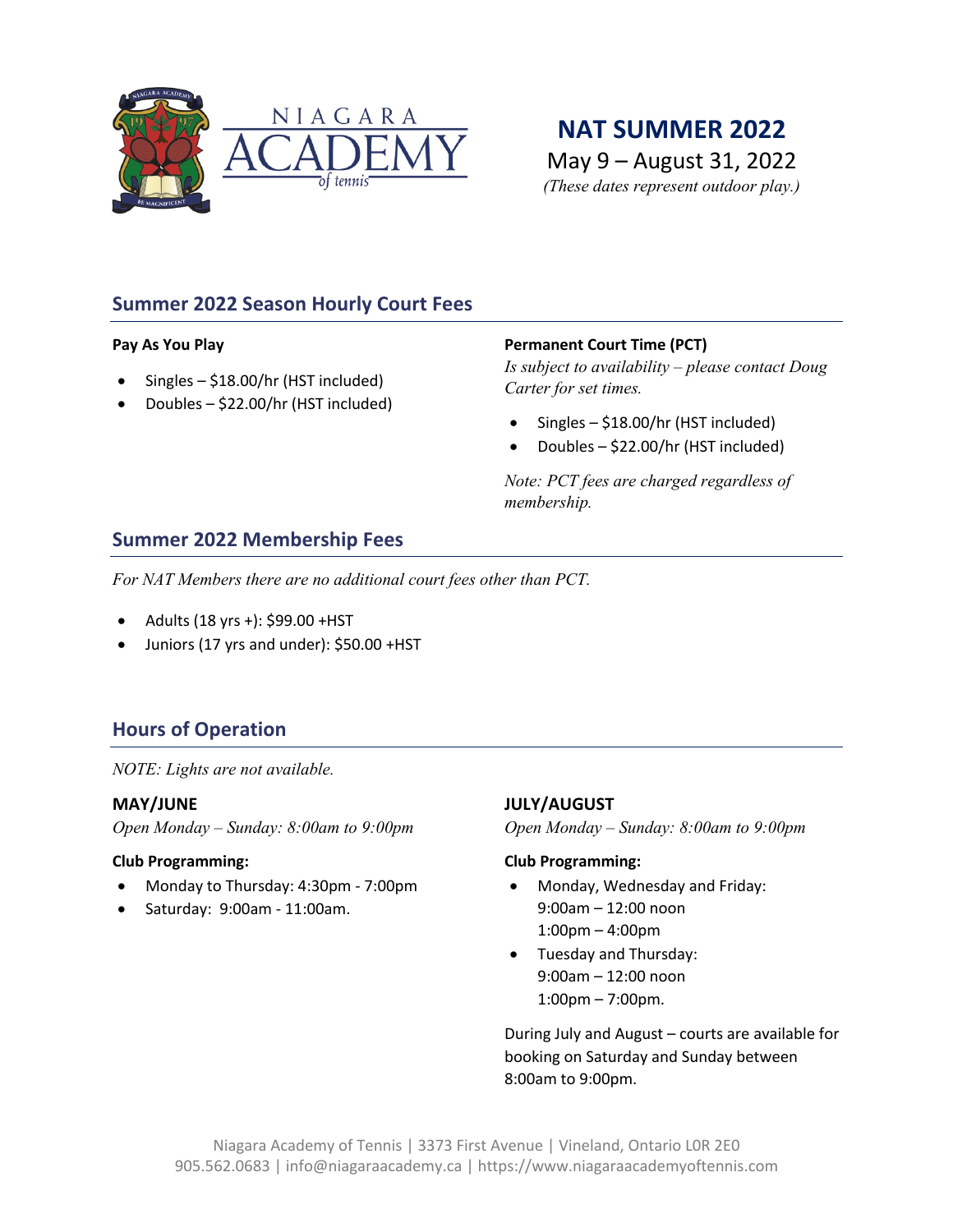## **Club House Hours**

#### **May/June**

- Monday Thursday: 9:00am to 7:00pm
- Friday: 9:00am to 5:00pm
- Saturday: 9:00am to 12:00noon
- Sunday: Closed

## **July/August**

- Monday, Wednesday, and Friday: 9:00am to 4:00pm.
- Tuesday and Thursday: 9:00am to 7:00pm
- Saturday and Sunday: Closed

## **Court Booking Guidelines**

- Online Booking required.
- Players can book 1 hour per day singles and 2 hours per day doubles.
- NAT Members can book 7 days in advance.
- Pay As You Play can book 3 days in advance.
- **Court Booking Volume:** Members can book 3 court periods in advance per 7-day period.

## **Niagara Academy of Tennis – General Club Rules**

- 1. Membership is not transferable.
- 2. If the club has to close for reasons beyond Management's control, pro-rated refunds and/or credits will be refunded less a \$35.00 administration fee.
- 3. All courts, once booked, must be paid for unless placed on sale and sold. This includes PCT courts.
- 4. If a court is booked and the group does not show, the booking person will be charged the full court fee.
- 5. Two-hour bookings are permitted.
- 6. NAT reserves the right to limit the number of times a member may play in any 7-day period as well as the number of court bookings made by a member in a 7-day period.
- 7. Court fees must be paid before entering the court area.
- 8. Proper tennis shoes and attire must be worn at all times.
- 9. No food or drink is to taken into the court area at any time, except drinking water.
- 10. Professional coaching is not permitted on court at any time except by NAT designated instructors.
- 11. No ball hoppers are allowed except for use by professional staff. All play is with 3 tennis balls only.
- 12. We recommend an evaluation before participation in club programs.
- 13. NAT is not responsible for property damaged, lost, or stolen at the club or on the club property.
- 14. Our Policy on Discrimination, Harassment, Abuse and Bulling must be followed.
- 15. NAT Reserves the right to reassign you to a different court number from the court number booked.
- 16. All decisions by management will be final.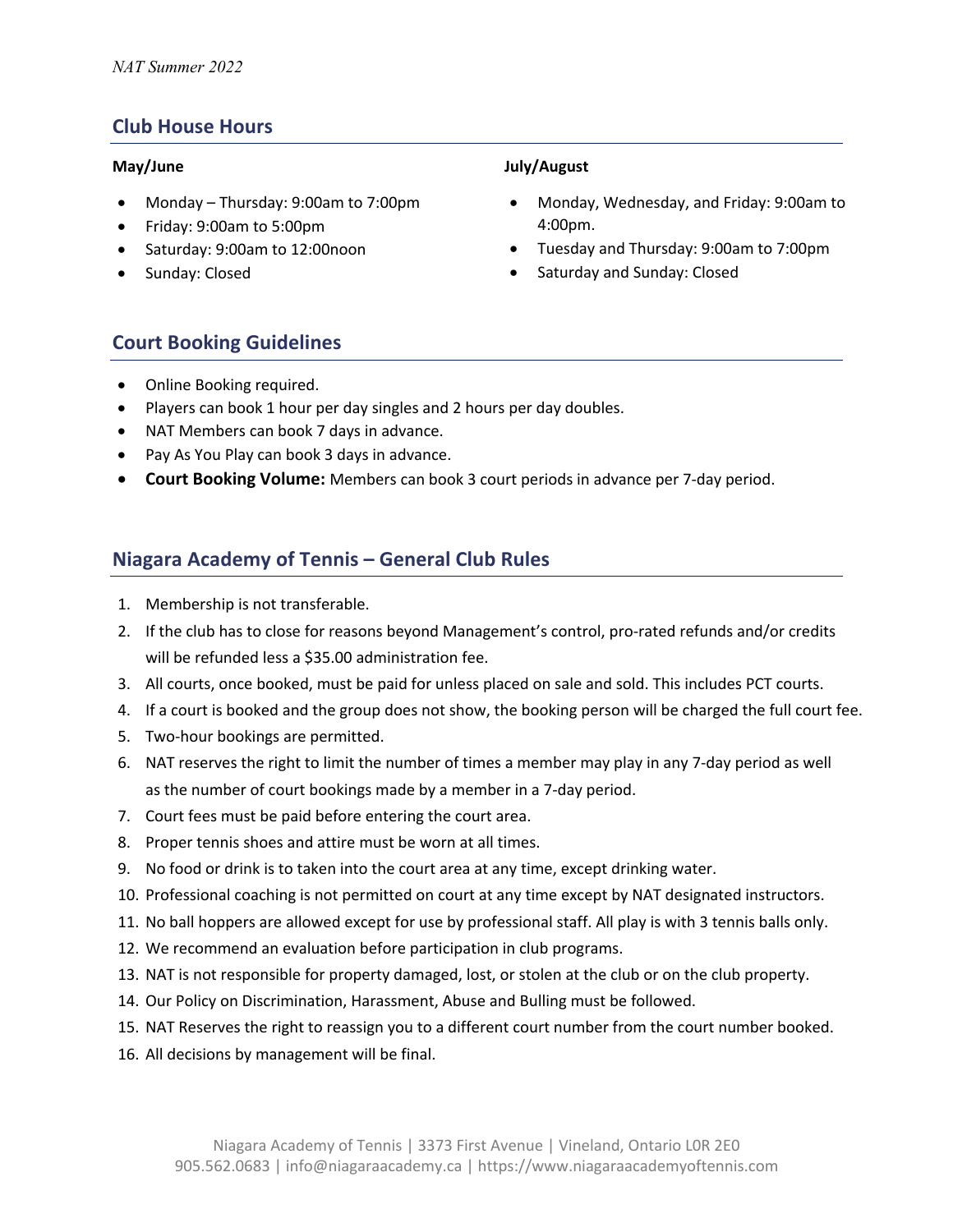



May 9 – August 31, 2022

# **Member Information**

| Email Address: 2008. 2009. 2009. 2010. 2010. 2010. 2010. 2010. 2010. 2010. 2010. 2010. 2010. 2010. 2010. 2010 |  |
|---------------------------------------------------------------------------------------------------------------|--|

# **Membership**

*All memberships include facility use during ALL hours of operation. All membership fees are plus 13% HST.*

| $\Box$ Adults (18 yrs +):         | \$99.00 +HST |
|-----------------------------------|--------------|
| $\Box$ Juniors (17 yrs and under) | \$50.00 +HST |

# **Membership Fee(s)**

*Please see above fee amounts in previous section.*

- Pay fee by cheque: payable to **Niagara Academy of Tennis** .
- Pay by Interact E-Transfer: send to accounting@niagaraacademy.ca using password "Summer2022" (no space).
- Pay with Visa/Debit: at the front desk.
- Pay online with Visa or Interact E-Transfer via the online store (following the instructions for payment).